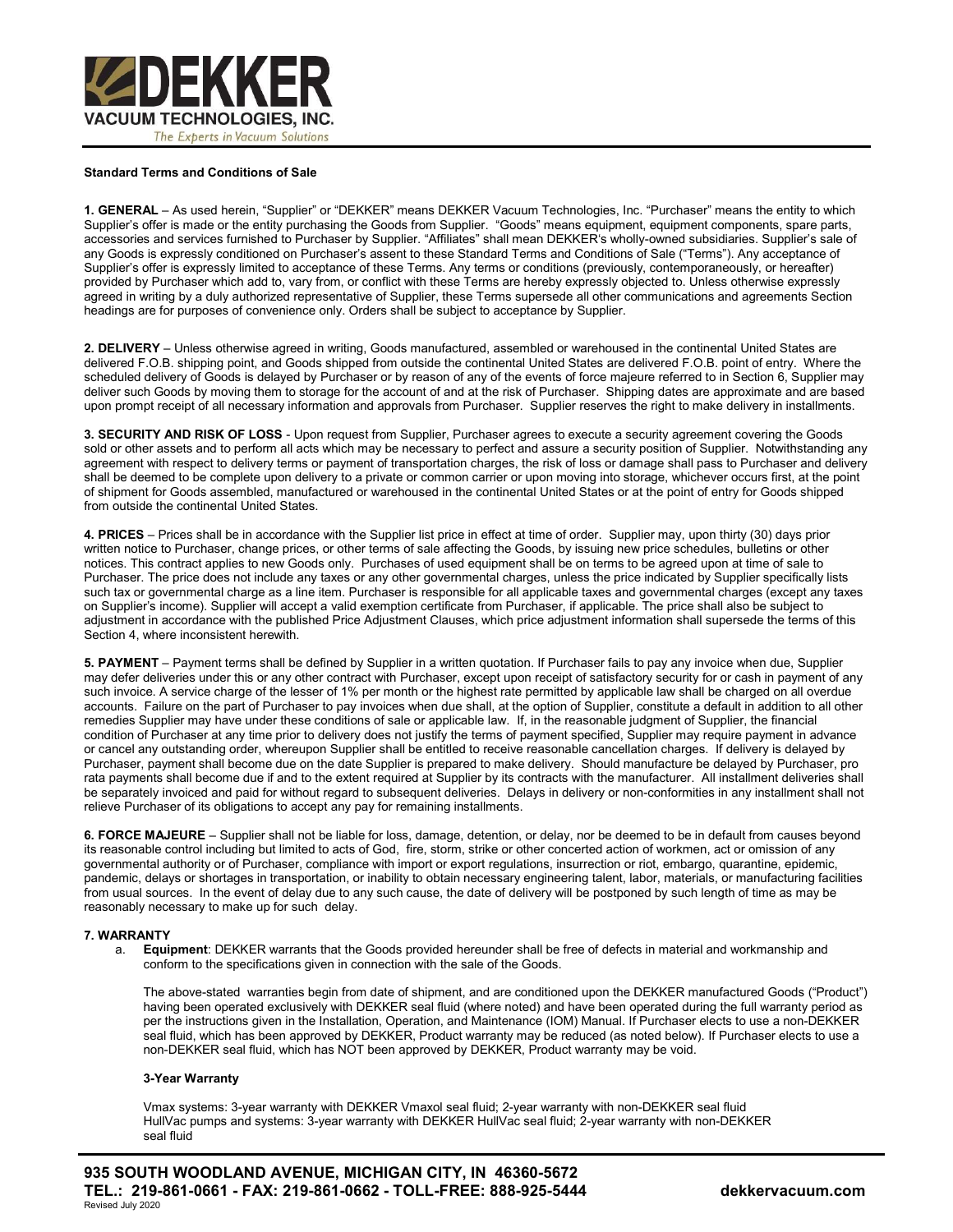#### 2-Year Warranty

DuraVane pumps, systems and compressors: 2-year warranty with DEKKER Duratex seal fluid; 18-month warranty with non-DEKKER seal fluid TiTan liquid ring vacuum pumps and compressors: 2-year warranty Maxima-C and Maxima-K liquid ring vacuum pumps: 2-year warranty AquaSeal systems: 2-year warranty ChemSeal systems: 2-year warranty

### 1-Year Warranty

VmaxMTH systems: 1-year warranty with DEKKER Vmaxol seal fluid; 6-month warranty with non-DEKKER seal fluid All other systems not specified above: 1-year warranty All custom-engineered systems: 1-year warranty

### 6-Month Warranty

Rebuilt pumps and systems: 6-month warranty

#### Ninety (90) Days

Mechanical shaft seals: Ninety (90) day warranty

### All 3rd party components are subject to Manufacturers' Warranty.

The replacement of maintenance items including, but not limited to oil, seals, bearings, filters, vanes in rotary vane pumps, etc., made in connection with normal maintenance service are not covered under this warranty.

No warranty shall apply to Products that have been misused or neglected, which includes operation in excessive ambient temperatures, dirty environments or the pumping of corrosive, erosive or explosive liquids or gasses or for problems caused by a build-up of material on the internal parts of the Product.

Under this warranty the Purchaser is entitled to the repair or replacement (whichever DEKKER elects) of any part or parts of the Product which do not conform to specifications. This warranty shall be void unless said nonconformance is discovered before the expiration of this warranty. For repairs, DEKKER must be notified in writing, a Return Merchandise Authorization (RMA) must be obtained and the nonconforming part(s) need to be returned to DEKKER, transport charges prepaid, within thirty (30) days of discovery. Repairs shall be made at DEKKER's facility without charge, except for return transport charges. Replacement parts provided under the terms of this warranty are warranted for the remainder of the warranty period applicable to the Product in which they are installed, as if such parts were original components of that Product.

No allowance will be granted for repairs or alterations made by the Purchaser without DEKKER's written consent.

In lieu of the foregoing remedy, DEKKER may (if DEKKER so elects), redesign and/or replace the Product or refund the full purchase price thereof.

If Purchaser disassembles the Product for any reason without the written consent of DEKKER, this warranty shall be void.

### Limitation of liability for DEKKER vacuum pumps, systems and compressors:

DEKKER's obligations are limited to repair, redesign, replacement or refund of the purchase price, at DEKKER's option. In no event shall the Purchaser be entitled to recover incidental, special or consequential damages arising out of any defect, failure or malfunction of the Product.

This warranty and DEKKER's obligation there under is expressly in lieu of all other warranties, including but not limited to the implied warranties of merchantability and fitness for a particular purpose. All warranties which exceed the aforementioned obligations are hereby disclaimed by DEKKER and excluded from this warranty. No other person is authorized to give any other warranty or to assume any other liability on DEKKER's behalf without written authorization.

#### Replacement Policy (Product Failure) for DEKKER vacuum pumps, systems and/or compressors (hereafter referred to as the Product)

DEKKER Product failures must be reported directly to DEKKER immediately. Product must be returned to DEKKER factory for warranty consideration, unless field service is pre-authorized by DEKKER. The Product will be evaluated for defects in workmanship and materials. Under no circumstance will Product be considered for immediate, no-charge replacement without substantial evidence of material defect or assembly error.

User error, incorrect supply voltage, or damage incurred as a result of mishandling will not be honored.

Product failures will require a purchase order (in the original dollar amount of damaged/failed product) from the distributor or Purchaser to release the replacement pump or Product. An RMA number will be generated by a DEKKER After Sales Associate and issued to the distributor or Purchaser to return the original Product. The Product will undergo a thorough evaluation upon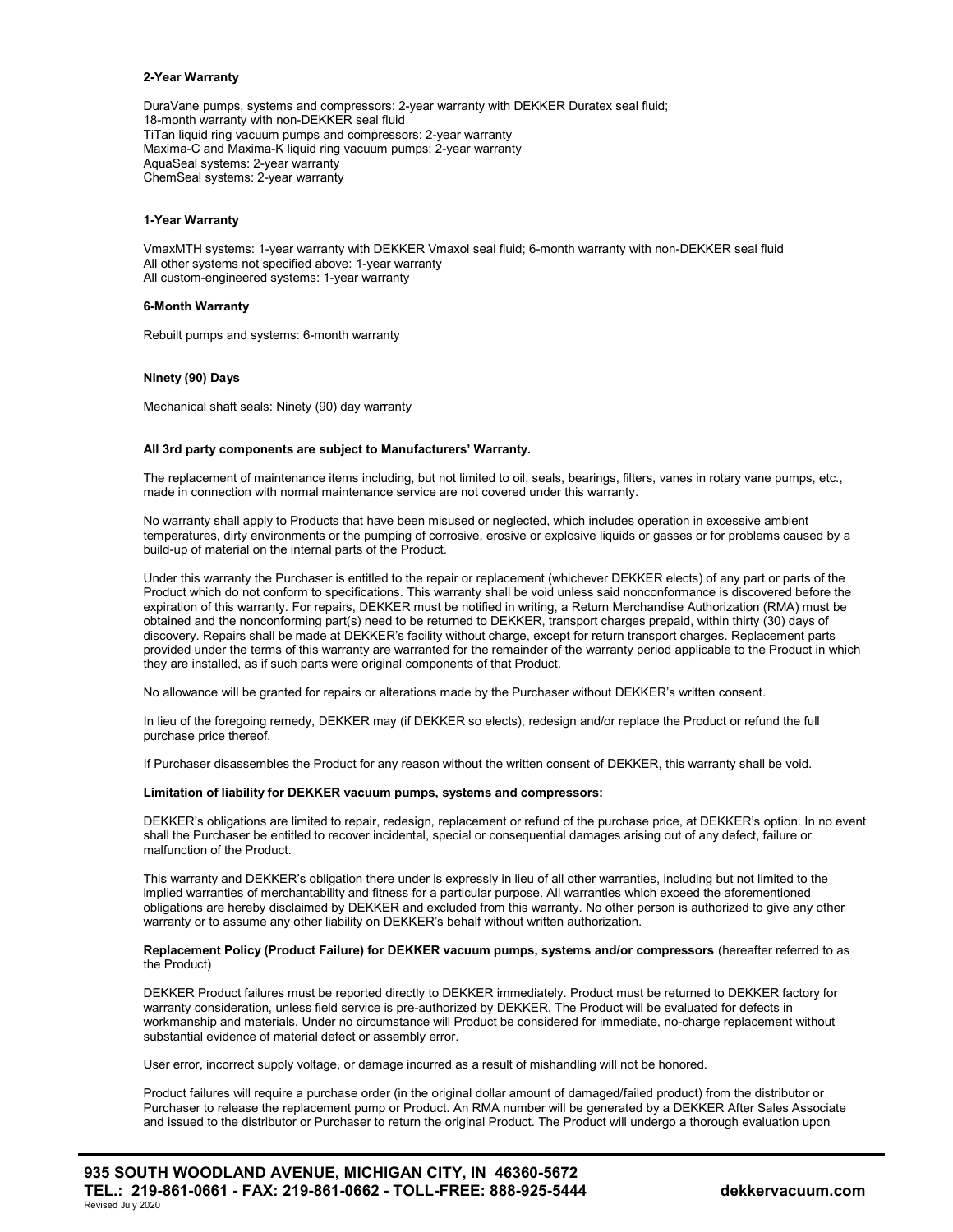receipt and credit will be issued in full if the failure is determined to be warrantable. If failure is determined not to be warrantable, the purchase order will be charged for the replacement Product.

DEKKER does not cover expedited shipping in any circumstance.

Motor failures will be determined warrantable based on the evaluation of the motor manufacturer or their authorized representative. Please contact DEKKER for assistance with finding your motor manufacturer's local authorized repair center.

# Return Policy for DEKKER vacuum pumps, systems and/or compressors, and parts (hereafter referred to as the Product)

Return for Credit (Product not needed):

Distributor or Purchaser will request an RMA number from DEKKER After Sales Associate and return the Product pre-paid. Collect freight or parcels will be refused unless prior approval is given by After Sales Associate.

A minimum 25% restock fee applies. If Product is damaged by Purchaser, as a result of mishandling or poor packaging for return shipment, this fee may be increased as determined by DEKKER. DEKKER does not accept any returns on special orders or custom items.

Return for Replacement (incorrect part number received due to DEKKER shipping error): New purchase order is required to release correct items. DEKKER After Sales Associate will issue RMA for incorrect items. Upon receipt, if Product is returned in good condition, the original order will be credited in full.

### Return for Replacement (Purchaser ordered incorrect part):

New purchase order is required to release correct items. DEKKER After Sales Associate will issue RMA for incorrect items. Upon receipt, original order will be credited less minimum 15% restock fee. If Product is damaged by Purchaser, as a result of mishandling or poor packaging for return shipment, this fee may be increased as determined by DEKKER.

### Return for Replacement (damaged Product received):

Photos should be taken immediately upon discovery of damage to assist in a claim with the shipping company. A new purchase order is required to release replacement items. Once items are received at DEKKER, they will be evaluated for repair/replacement and liability determined with shipping company. It is the discretion of the receiver to refuse any shipment. If you have any questions or concerns, contact a DEKKER After Sales Associate.

8. LIMITATION OF LIABILITY – IN NO EVENT SHALL SUPPLIER BE LIABLE FOR SPECIAL, INDIRECT, INCIDENTAL OR CONSEQUENTIAL DAMAGES, HOWEVER ARISING, WHETHER IN WARRANTY, STRICT LIABILITY, CONTRACT, TORT, NEGLIGENCE OR OTHERWISE, INCLUDING BUT NOT LIMITED TO LOSS OF PROFITS OR REVENUE, LOSS OF USE OF THE GOODS OR FACILITIES, DOWNTIME COST, OR DELAY COSTS. EXCEPT AS PROVIDED IN SECTION 12, PATENT INDEMNITY, SUPPLIER'S LIABILITY ON ANY CLAIM WHETHER IN WARRANTY, STRICT LIABILITY, CONTRACT, TORT, NEGLIGENCE OR OTHERWISE FOR ANY LOSS OR DAMAGE ARISING OUT OF, OR RELATED TO THIS CONTRACT OR THE PERFORMANCE OR BREACH THEREOF, SHALL IN NO CASE EXCEED THE PURCHASE PRICE ALLOCABLE TO THE GOOD OR PART THEREOF WHICH GIVES RISE TO THE CLAIM. All causes of action against Supplier arising out of or relating to this contract or the performance hereof shall expire unless brought within one year of time of accrual thereof.

9. CONFIDENTIALITY. Supplier and Purchaser (as to information disclosed, the "Disclosing Party") may each disclose Confidential Information to the other party hereto (the "Receiving Party"). "Confidential Information" shall mean all information related to the business, Products, or services of the Disclosing Party that is not generally known to the public, and all pricing and terms of the contract, provided that the obligations of this Section shall not apply as to any portion of the Confidential Information which: (i) is or becomes generally available to the public other than as a result of disclosure by the Receiving Party, its representatives or its affiliates, or (ii) has been or is subsequently independently developed by the Receiving Party, its representatives or affiliates, without reference to the Confidential Information, or (iii) is required to be disclosed by law or valid legal process provided that the Receiving Party who intends to make such disclosure shall promptly notify the Disclosing Party in advance of such disclosure and reasonably cooperate in attempts to maintain the confidentiality of the Confidential Information. The Receiving Party agrees, except as otherwise required by law: (i) to use the Confidential Information only as the Disclosing Party intended it to be used by the Receiving Party in connection with providing or receiving the Good, and (ii) to take reasonable measures to prevent disclosure of the Confidential Information, except disclosure to its employees to the extent necessary to facilitate providing or receiving Goods. Upon the Disclosing Party's request, the Receiving Party shall destroy or return to Disclosing Party all copies of Confidential Information. If either party or any of their respective affiliates or representatives is required or requested by subpoena, interrogatories, or similar legal process to disclose any Confidential Information, such party agrees to provide the Disclosing Party with prompt written notice of such request, so that the Disclosing Party may seek an appropriate protective order or waive compliance by the Receiving Party with the provisions herein. It is understood and agreed that this Section 9 survives any expiration/termination of the contract.

10. INTELLECTUAL PROPERTY. As between Supplier and Purchaser, Supplier shall retain and own all patents, copyright, trademarks, trade secrets, and other intellectual property embodied in or associated with the Good. Without limiting the generality of the foregoing, Supplier shall retain and own all right, title and interest in and to all inventions, discoveries, know-how, works of authorship, drawings, designs, processes, and ideas developed, discovered or conceived by Supplier or its employees in connection with the manufacture of the ordered Goods. No drawings, designs, or anything else provided by Supplier shall be deemed to be "work made for hire" as that term is used in connection with the U.S. Copyright Act.

11. SOFTWARE. In the event the Good contains or otherwise includes software, the software shall remain the proprietary property of Supplier (and/or its affiliates or other third parties who are Supplier's licensors, if applicable), and in no event shall title thereto be sold or transferred to Purchaser. In the event a Good supplied hereunder contains or otherwise includes software, the following shall apply: (i) subject to Purchaser complying with these Terms, Purchaser is granted a non-exclusive, non-transferable license to properly use the software in machine readable object code form only; (ii) any license so granted is limited to the proper use of the Good containing the software only in the manner authorized by Supplier; and (iii) Purchaser shall not sublicense the software to any other entity nor assign its license rights. Notwithstanding the above, in the event Purchaser transfers (in compliance with all applicable laws and regulations) title to any Good containing the software, the license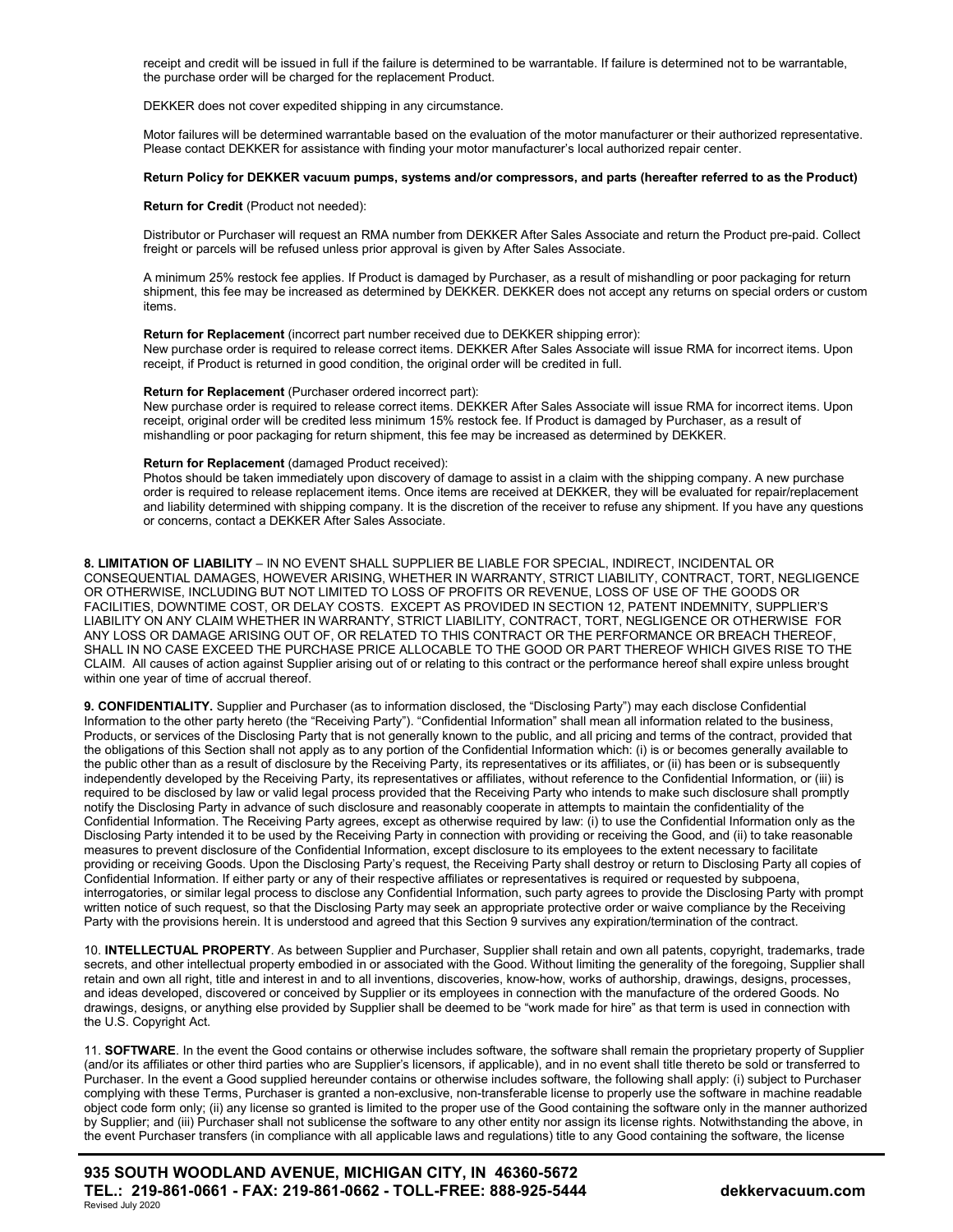granted hereby shall transfer to Purchaser's transferee. Any license granted hereunder shall continue: (i) until terminated in accordance with this contract, or, (ii) for the useful life of the Good in which the software is embedded or is otherwise an integral part, or, (iii) for the useful life of the software, whichever is shorter. Any modification, alteration, or removal or unauthorized use of the software constitute a breach of this contract and shall automatically terminate any license granted hereby. Purchaser shall not (and shall not permit any third party to) create derivative works based on the software, or reverse engineer, or disassemble or decompile the software, or transfer, copy, or modify, the software. In the event a separate written applicable Supplier-provided Software License is provided with the Good, specified in Supplier's quotation, and/or otherwise communicated to Purchaser, then the software shall be governed, in order of precedence, by the terms of the separate Software License and then by any non-conflicting terms hereof.

12. PATENT INDEMNITY - Supplier shall at its own expense defend any suits or proceedings brought against Purchaser insofar as based on an allegation that Goods furnished hereunder constitute an infringement of any United States patent, copyright or trademark. Supplier will pay the damages and costs awarded in any suit or proceeding so defended. Supplier's obligations in this Section are conditioned upon Purchaser promptly (i) notifying Supplier in writing of the third party's claim; (ii) giving Supplier full authority to control the defense and settlement of the suit or proceeding; and (iii) providing Supplier with full information and reasonable assistance at Supplier's expense. Supplier shall ensure that no such settlement intending to bind Purchaser shall be entered into without Purchaser's prior written consent, which consent shall not be unreasonably withheld or delayed. In case the Good (or any portion thereof) as a result of any suit or proceeding so defended is held to constitute infringement or its use by Purchaser is enjoined, Supplier will, at Supplier's option and expense: (i) procure for Purchaser the right to continue using the Good; (ii) replace the Good with substantially equivalent non-infringing Good; (iii) modify the Good so it becomes noninfringing; or (iv) take back the Good and refund or credit monies paid by Purchaser to Supplier for such Good less a reasonable allowance for use. Supplier will have no duty or obligation to Purchaser under this Section to the extent that the Good is (i) supplied according to Purchaser's design or instructions wherein compliance therewith has caused Supplier to deviate from Supplier's normal designs or specifications, (ii) modified, (iii) combined with items, systems, methods, or processes not furnished by Supplier and by reason of said design, instruction, modification, or combination a claim is brought against Purchaser. If by reason of such design, instruction, modification or combination, a claim is brought against Supplier or its affiliate, Purchaser shall protect Supplier and its affiliate in the same manner and to the same extent that Supplier has agreed to protect Purchaser under the provisions above in this Section. THIS SECTION 12 STATES SUPPLIER'S AND ITS AFFILIATES' EXCLUSIVE LIABILITY FOR INFRINGEMENT OF ANY THIRD PARTY'S PATENT, COPYRIGHT AND/OR TRADEMARK.

13. Remote Data Monitoring: The Good may include a data monitoring service, including SMARTLINK or others. If the Good includes remote data monitoring service, the Good's transmission of data to Supplier is intended to start when the Good has been properly installed, regardless of whether Purchaser registers to use the remote data monitoring service. Supplier shall own all data related to the remote data monitoring service, and the data received by Supplier may be used by Supplier and certain third party distributors and contractors for the purpose of potentially increasing overall customer service and for other commercial purposes. Purchaser acknowledges that the use of the remote data monitoring service is provided "as is", that use of the service is entirely at Purchaser's risk, and that Supplier may discontinue the remote data monitoring service at any time. Purchaser may request discontinuance of the remote data monitoring service at any time. The use of the remote data monitoring service by Purchaser may require registration by Purchaser as requested by Supplier. For more information, Purchaser should refer to the specific terms and conditions for the data monitoring service.

14. TERMINATION – Any order or contract may be cancelled by Purchaser only upon payment of reasonable charges (including an allowance for profit) based upon costs and expenses incurred, and commitments made by Supplier.

15. EXPORT CONTROL, AND FOREIGN CORRUPT PRACTICES ACT – Goods, technical data, technology, software, and services provided by Supplier to Purchaser shall at all times be subject to all applicable export control laws and regulations, including but not limited to applicable U.S. Export Administration Regulations, United Nations resolutions and European Union directives relating to trade embargoes and restrictions. Purchaser agrees and warrants that no Good, items, equipment, materials, services, technical data, technology, software or other technical information or assistance furnished by Supplier, or any good or product resulting therefrom, shall be exported or re-exported by Purchaser or its authorized transferees, if any, directly or indirectly, in violation of any law or regulation. Purchaser agrees and warrants that Purchaser shall not violate or cause Supplier to violate the U.S. Foreign Corrupt Practices Act of 1977 (as amended), in connection with any sale of the Goods.

16. U.S. GOVERNMENT CONTRACTS. If the Goods are to be used in the performance of a U.S. Government contract or subcontract, Purchaser expressly agrees to notify Supplier in writing in connection with Purchaser's order. Further, if the Goods are to be used in the performance of a U.S. Government contract or subcontract, only those clauses of the applicable U.S. Government procurement regulations which are mandatorily required by federal statue to be included in this contract shall be incorporated herein by reference.

17. EQUAL EMPLOYMENT OPPORTUNITY REQUIREMENTS. If applicable to this contract, Supplier and Purchaser shall abide by the requirements of 41 CFR §§ 60-1.4(a), 60-300.5(a), and 60-741.5(a). These regulations prohibit discrimination against qualified individuals based on their status as protected veterans or individuals with disabilities, and prohibit discrimination against all individuals based on their race, color, religion, sex, sexual orientation, gender identity or national origin. Moreover, these regulations require that covered prime contractors and subcontractors take affirmative action to employ and advance in employment individuals without regard to race, color, religion, sex, sexual orientation, gender identity, national origin, disability or veteran status.

18. REMEDIES – The remedies expressly provided for in these Terms shall be in addition to any other remedies, which Supplier may have under the Uniform Commercial Code or other applicable law.

19. CHOICE OF LAW - The validity, performance, and all other matters arising out of or relating to the interpretation and effect of these Terms and/or the contract shall be governed by and construed in accordance with the internal laws of the U.S. State in which Supplier's applicable sales or service facility is located without giving effect to any choice or conflict of law provision or rule (whether in such State or any other jurisdiction) that would cause the application of the laws of any jurisdiction other than those of such State. Supplier and Purchaser expressly agree that the United Nations Convention on International Sale of Goods shall not apply.

20. MISCELLANEOUS. 20.1. Typographical and/or clerical errors in Supplier's quotations are subject to Supplier's correction. 20.2. Purchaser's issuance of a purchase order or Purchaser's receipt of the Good from Supplier shall (without prejudice to any other manner in which acceptance of these Terms may be evidenced) constitute full acceptance of these Terms. 20.3. These Terms contain the entire agreement between Supplier and Buyer with respect to terms and conditions and supersede all previous and contemporaneous statements,